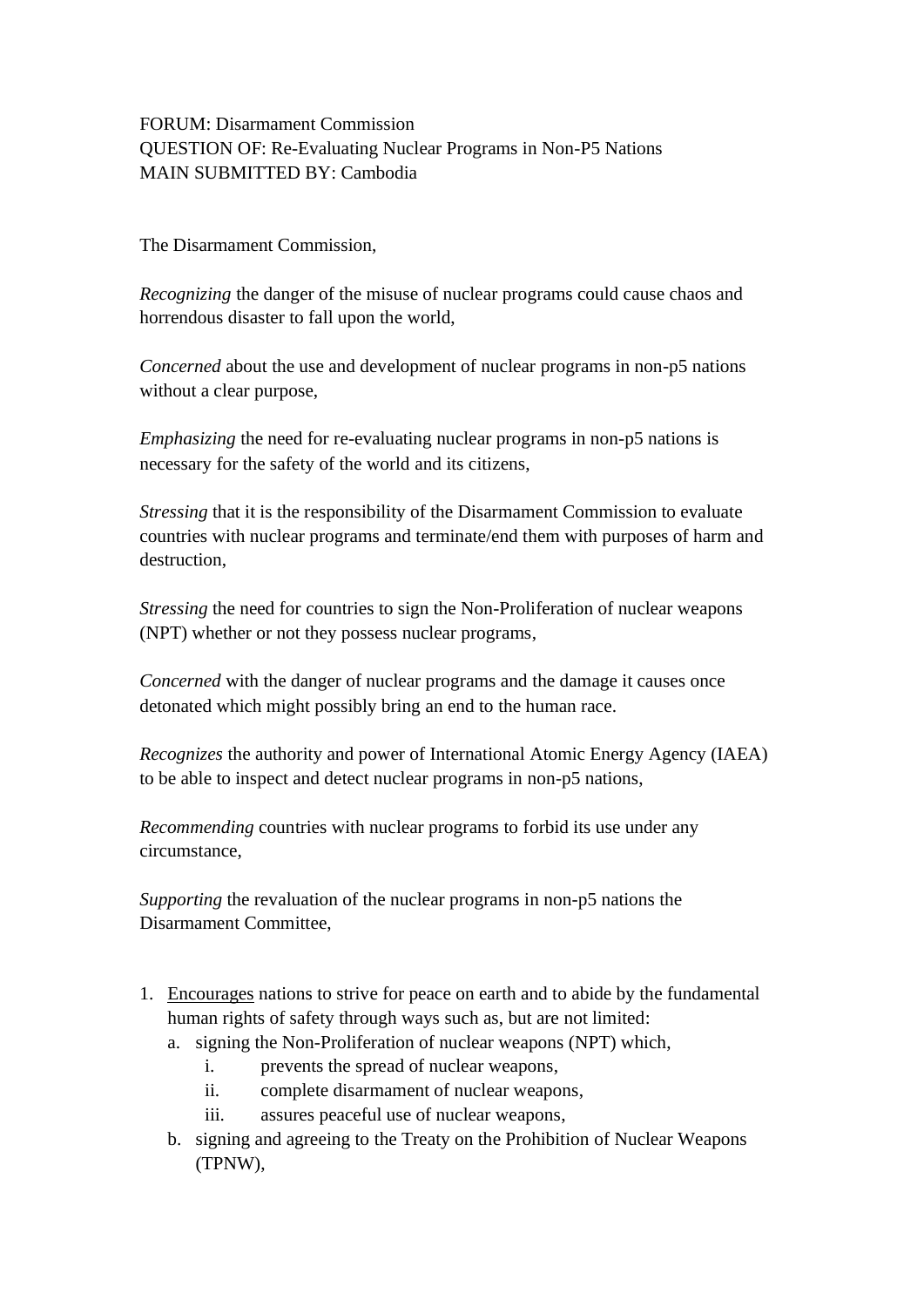- c. signing the treaty of No First Use (NFU) and reforming the policy aimed at,
	- i. reducing the possibility of a nuclear warfare,
	- ii. decreasing tensions between nations,
	- iii. hiring people to watch over non p5 nations to reduce their nuclear stockpile and to ensure countries are not breaking the rules,
- d. signing the treaty of Convention on the Physical Protection of Nuclear Material (CPPNM);
- 2. Calls upon the need of the International Atomic Energy Agency (IAEA) to check for the development of nuclear programs and their motives in non-p5 nations and nations that are capable of operating nuclear plants through ways such as but are not limited to:
	- a. re-evaluating the reasons and uses for nuclear programs development,
	- b. inspecting the products of nuclear programs,
	- c. reporting to the United Nations the progress and status of nuclear development in non-P5 nations,
	- d. rechecking the facility for developing nuclear programs every six months;
- 3. Publishing and spreading information about the danger of nuclear programs and understanding the danger of nuclear power in countries with poor facilities and resources to support, also stressing the importance of preventing the potential for nuclear war through social media such as, but not limited to:
	- a. YouTube,
	- b. online essays,
	- c. news sources,
	- d. Facebook,
	- e. Instagram,
	- f. Pinterest;
- 4. Encouraging policies and consequences to be put in place to prevent the usage and development of nuclear programs in non-P5 nations such as but are not limited to:
	- a. guiding countries that use nuclear programs to pay reparations to its victims/target that suffers because of the unrighteous usage of nuclear programs,
	- b. guiding nations who use nuclear programs upon another country to completely destroy their nuclear weapons and to be under the sanctions of the United Nations;
- 5. Requests non-p5 nations currently owned nuclear programs to reduce their production on nuclear programs and stopping further developments of nuclear programs through such ways but are not limited to:
	- a. urging United Nations to restrict the raw materials for nuclear program's production,